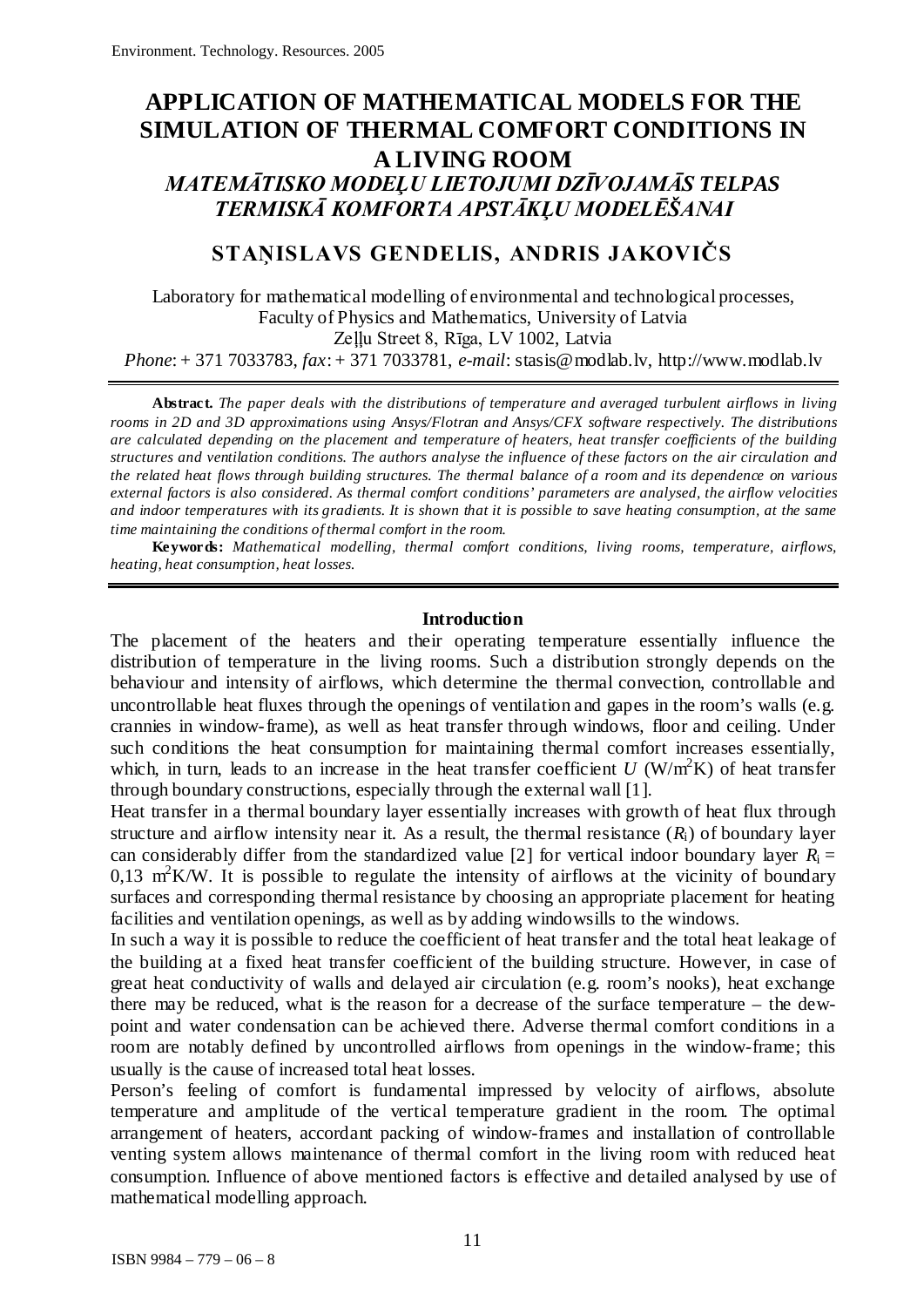## **Materials and methods**

The calculations have been performed for the room shown in Fig. 1 filled with air. Only one of the walls  $(W_4)$  has a window and a boundary with the exterior air. Heat transfer coefficient for outer wall is 0,35 W/m<sup>2</sup>K and it corresponds to building requirements established in Latvia [2], but for window it is 2,5 or 6,0 W/m<sup>2</sup>K depend upon modelling variant. The problem is simplified assuming that the considered room is one of many, i.e., the heat flow through the side walls is practically absent. On walls convection boundary conditions are set with according surface heat transfer coefficients [2]. The temperature in the room above and below the floor is chosen from the condition of thermal comfort,  $T=20^{\circ}$ C, while the temperature behind the wall W<sub>3</sub> is chosen essentially lower: *T*=15°C (e.g. in the hallway). The exterior temperature behind the outer wall  $W_4$  corresponds to winter conditions, *T*=-10°C. The surface temperature of the heater ( $W_K$ ) is set to constant 50 or 60 $\degree$ C. Crannies in window-frame (W<sub>O1</sub>) and ventilation system's opening  $(W<sub>02</sub>)$  as well as windowsill is geometrically created only in several modelling variants and there opening boundary condition with constant pressure is defined.



*Fig. 1.* **Layout of building structures in a room and illustration of discretisation**

The airflow in the room depends both on the convection created by the temperature difference and on the air exchange between openings in building structures (openings, ventilation system, etc.). To determine airflow characteristics, the following dimensionless numbers are employed [3]:

- Reynolds number,  $\text{Re} = v_0 L/v$  ( $v_0$  is the characteristic velocity, *L* is the characteristic size and  $\nu$  is the cinematic viscosity). Simple calculations show that in our case the Reynolds number is approx.  $10^4$ , which corresponds to the turbulent airflow character;
- Peclet number,  $Pe = vL/a$  *(a* is the temperature conductivity). In current model it is approx.  $10^5$ , which means that in the heat exchange there dominates convection;
- Prandtl number,  $Pr = v/a$ . In the case of turbulent airflow the turbulent number (Pr<sub>T</sub>) should be used. In our calculations  $Pr_T = 0.85$  was used.

To describe the quasi-stationary behaviour of temperature and averaged turbulent flows, traditional differential equations are employed [4]:

- Reynolds averaged momentum equation;
- continuity equation;
- equations for specific turbulence energy *k* and dissipation rate of this energy ε;
- energy conservation equation.

The turbulent viscosity  $v_T$  is calculated by using the  $k$ -ε turbulence model under traditional boundary conditions [5]:  $v_T = c_v k^2 / \varepsilon$ , where  $c_v = 0.09$  is an empirical constant. The temperature distribution should be determined both inside the room and in the building structures, because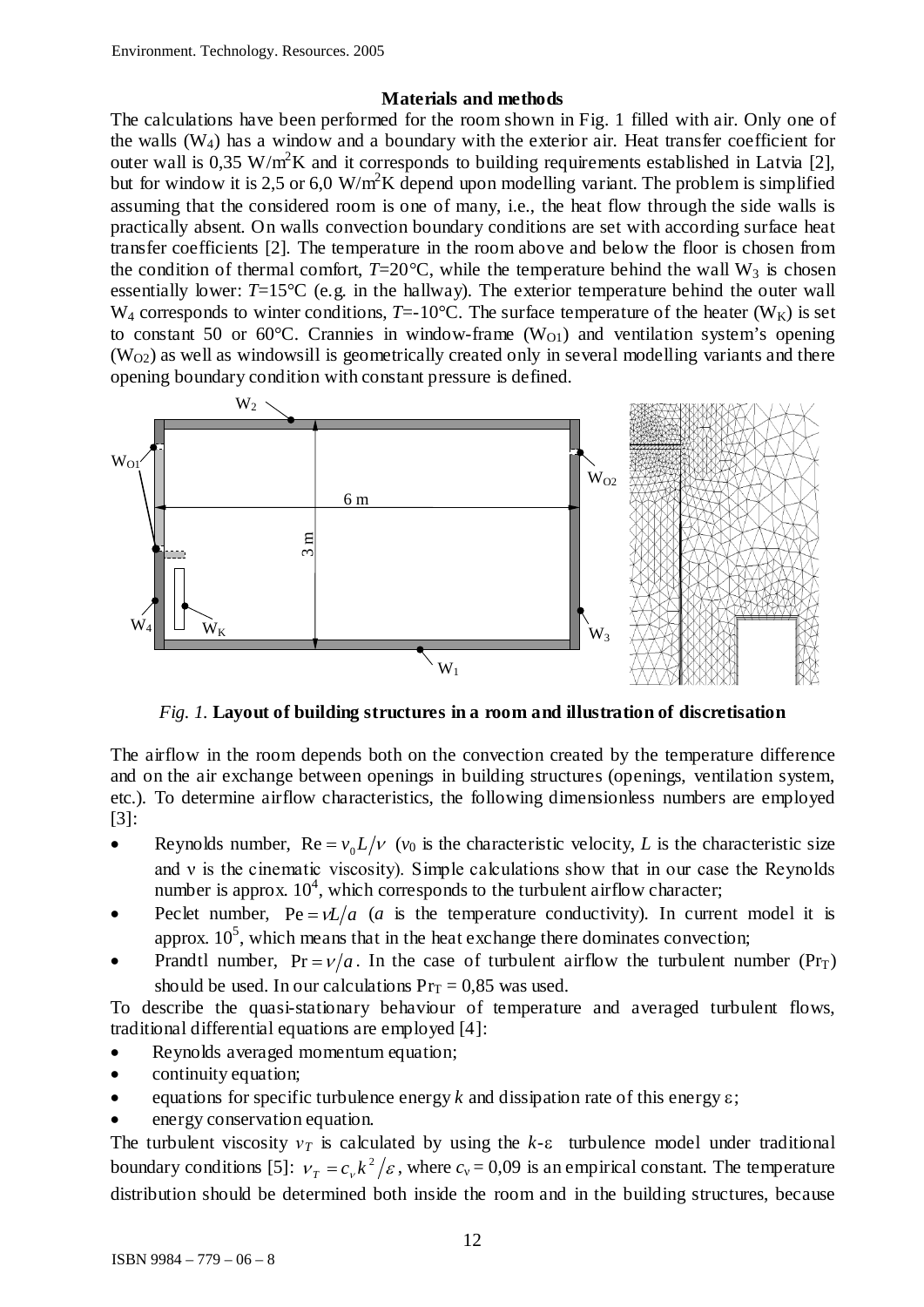the convection type boundary conditions  $\lambda \frac{\partial T}{\partial n} = \alpha (T - T_{\infty})$  are set for the temperature at the outer boundary of these structures. The solar heat radiation through the window is ignored in order to simplify the model. In the case of a model with openings there is airflow from/to the outside thanks to pressure boundary conditions at openings. For all surfaces, except openings, non-slip boundary conditions  $(v = 0)$  are used.

For the numerical modelling the software package Ansys/Flotran and Ansys/CFX was applied to obtain both the stationary temperature distribution and averaged airflows in the approximation of the *k–*ε turbulence model. The discretisation was performed with triangular elements of varying size; boundary layers are discretised with smaller hexagonal elements. The size of finite elements is from 10 cm in the middle of the room till 1 mm in the vicinity of the heater and the openings in the walls. Therefore, the total number of elements depending on geometry and the modelling variant varies from 0,5 to 1,2 millions. An example of finite elements discretisation near the heater and wall is shown in Fig. 1.

The boundary conditions of the third type (convection from walls to the outside and to other rooms) for temperature on all surfaces of building structures and the low viscosity of air essentially worse the convergence of iteration process. The time required for calculations with a 3 GHz computer for 2D variant is 15–25 hours and for 3D variants – up to 80 hours. The difference between the heat amount from heater and the heat losses from the outer surfaces and openings of the building decreases below 10% during each simulation.

### **Results and discussion**

Some variants of the modelling should be considered, which evidently show the impact of particular changes in the geometry and heat exchange conditions on the physical fields, characteristic values of temperature and airflows. In this way thermal comfort conditions can be analyzed.

## **1. Adding the windowsill and reducing of heat conduction (variants 1-1 and 1-2).**

In a room without windowsill and great heat conductivity of window  $(U=6.0 \text{ W/m}^2\text{K})$ , one-glass window analogue) the airflow from the heater is directed upwards (Fig. 3a). In this modelling variant (1-1) heat transfer coefficient for window is chosen very high to qualitatively illustrate the exchange process. As one can see, the flow of warm air from heater's surface with temperature of 60 °C is moving to the window where the intensive heat exchange takes place thanks to low temperature near the window. Characteristic thermal comfort factors and according heat losses is shown in Table  $1 -$  the average temperature in this room with relatively high heater's temperature is about 18 °C and average velocity in whole room is up to 25 cm/s. As one can understand, the highest values of airflows are close to inner surface of the window, in the middle of the room flows are about some centimetres per second. In its turn, the greatest heat leakage is connected with outer wall and window – approx. 80% of the total losses. It is clear that in this type of rooms the thermal comfort conditions as well as economy of heating power is not reached.

One of the ways to reduce the heat losses is to increase the thermal resistance of the wall and the window, thus reducing the temperature gradient and thermal losses. Another way is to change the geometry in such a manner that the airflow was mechanically deflected from external boundary structures. For example, it can be realised by employing of windowsills.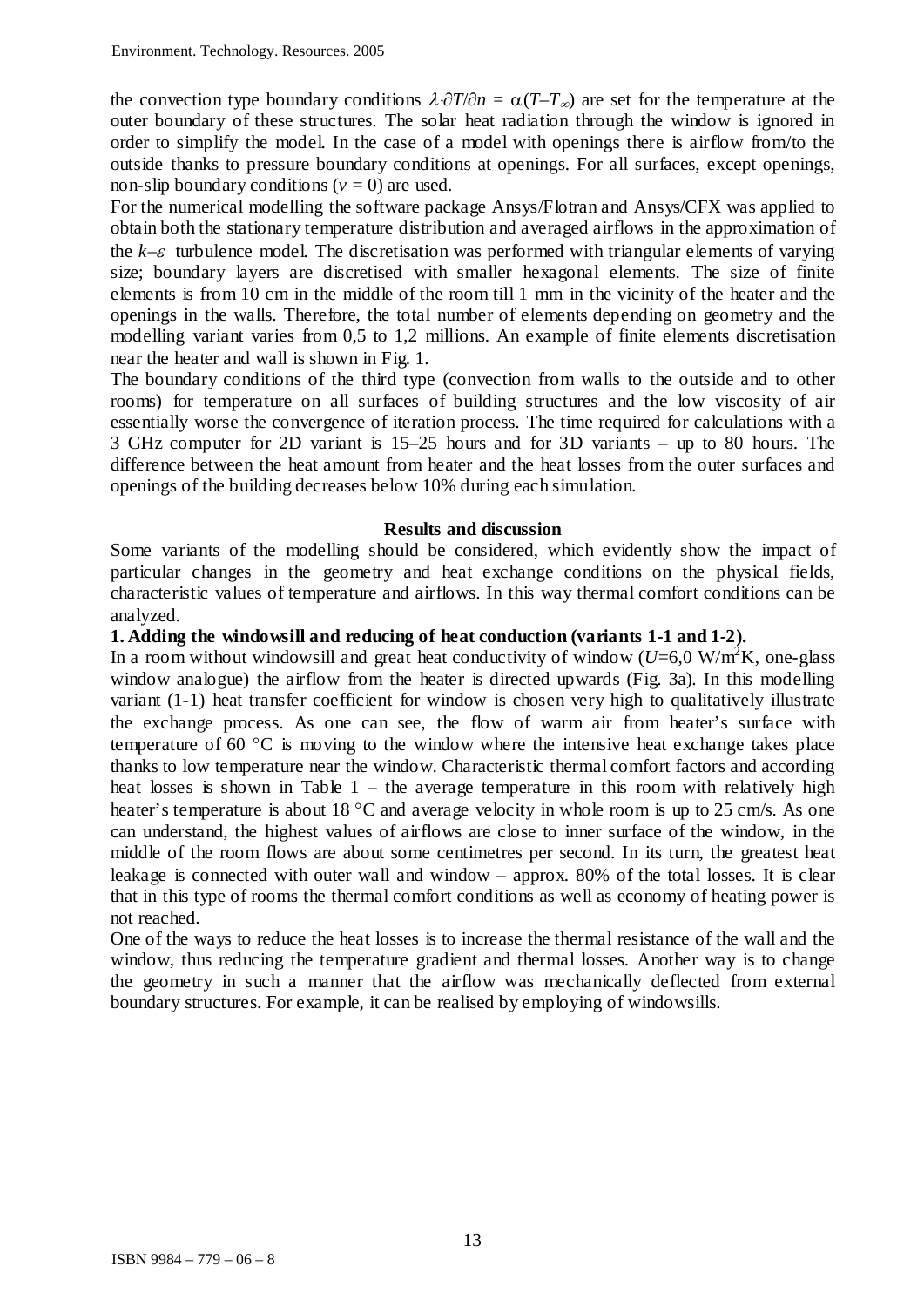

*Fig. 3.* **Stationary distribution of the velocity modulus in the modelled room. Images (a) and (b) correspond to variants 1-1 and 1-2 respectively**

Distribution of airflows and their behaviour in the variant with the windowsill and better isolated wall and window (1-2) is shown in Fig. 3b. The windowsill now serves as a mechanical barrier for the airflow and provides flow of the warm air in the centre of the room. A high velocity of air is observed near the surface of the window, which is attributed to the high horizontal gradient of temperature ∂*T* / ∂*x* in this place, as the window is the most powerful heat conducting element in this model. Considering the motion of the air at the upper part of the convector, one can see that it is directed to the centre of the room, but relative inactive masses of warm air are present directly under the windowsill. Distribution of temperature in the area of the windowsill is shown in Fig. 4.

*Table 1.* 

|                   | $[\mathbb{P}\mathbf{a}]$                                        | the<br>Ξ.                                                       | the<br>щ.<br>[m/s]<br>Average velocity<br>room $\nu$ | Average<br>velocity<br>$v$ [m/s] |                                                     | Heat losses through surface $Q$<br>(normalized to 1 m width room) [W] |       |           |                   |       |
|-------------------|-----------------------------------------------------------------|-----------------------------------------------------------------|------------------------------------------------------|----------------------------------|-----------------------------------------------------|-----------------------------------------------------------------------|-------|-----------|-------------------|-------|
| Modelling variant | Pressure difference between<br>$\Delta P$<br>walls.<br>opposite | temperature<br>[°C]<br>$\mathbf{I}$<br>$r_{\rm OOM}$<br>Average |                                                      | in the window<br>frame           | ventilation<br>opening<br>the <sup>-</sup><br>$\Xi$ | $W_1+W_2$                                                             | $W_3$ | $\rm W_4$ | $W_{O1} + W_{O2}$ | Total |
| $1 - 1$           |                                                                 | 18                                                              | 0,25                                                 |                                  |                                                     | 14                                                                    | 27    | 156       |                   | 186   |
| $1 - 2$           |                                                                 | 26                                                              | 0,15                                                 |                                  |                                                     | 8                                                                     | 28    | 118       |                   | 154   |
| $2 - 1$           | $\overline{0}$                                                  | 22                                                              | 0,1                                                  | 0,13                             | 0,10                                                | 6                                                                     | 6     | 80        | 34                | 126   |
| $2 - 2$           | 5                                                               | 1,5                                                             | 0,32                                                 | 2,3                              | 0,47                                                | $-50$                                                                 | $-10$ | 19        | 337               | 295   |

**Characteristic factors and heat losses for different modelling variants**

If the heat transfer coefficient of the window is high and airflow is deflected from it, e.g., by the windowsill, then the temperature of the inner surface of the window can considerably decrease, as a result, the temperature difference between this surface and the air in the room increases thus leading to a risk of condensate formation.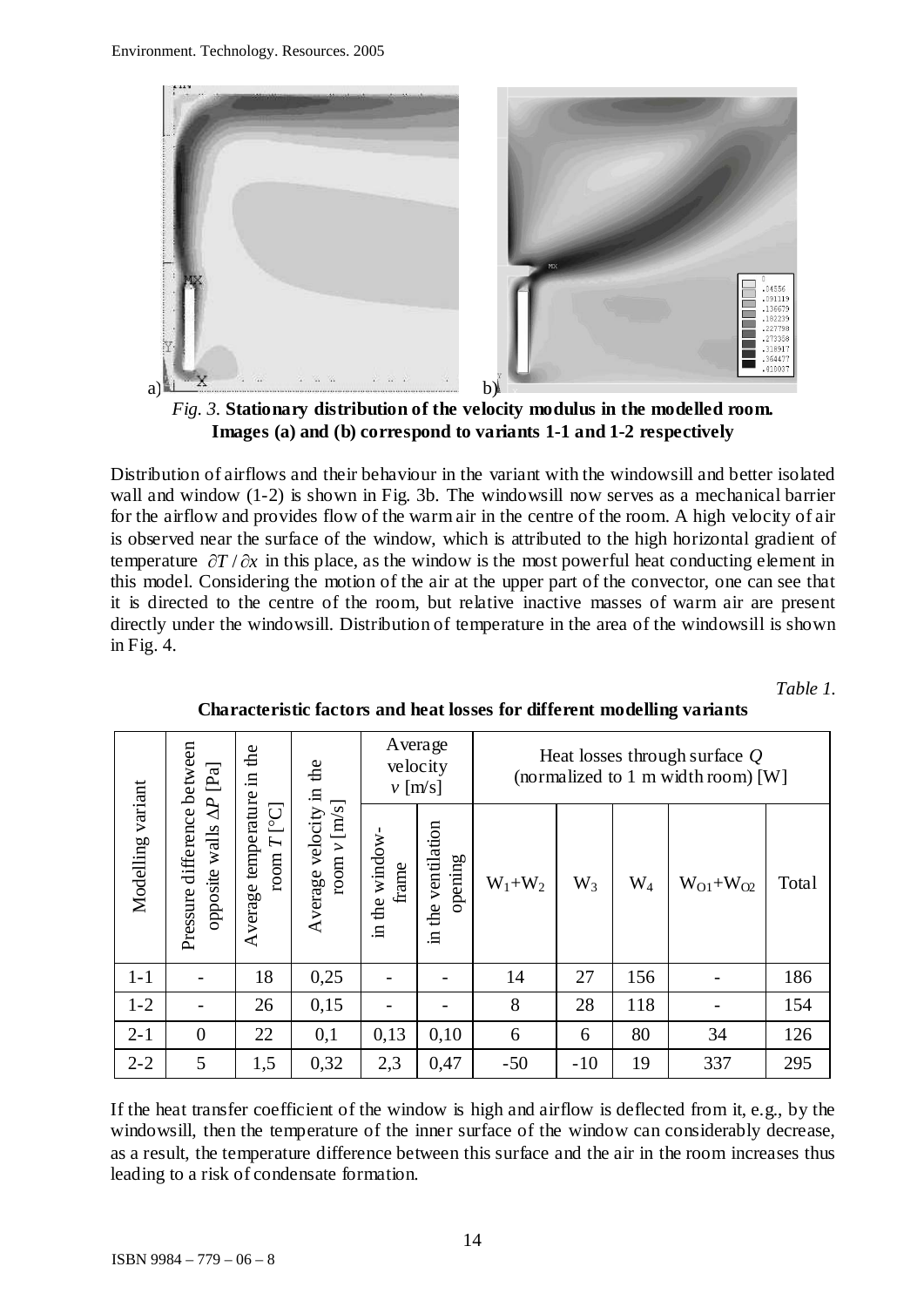As the flow of warm air deviates from the window, where the greatest thermal losses are observed, the average temperature in the room also increases. The temperature in this variant is 26°C (against 18 °C in variant 1-1). Thus, the general thermal requirement is also reduced (Table 1) – heat losses through external wall and window become only 75% from losses in variant 1-1. The mentioned temperature cannot be considered comfortable for people; however in real living rooms it is lower owing to convective thermal losses by air exchange. The maximum air velocity in the middle of the room is changed in comparison with variants without a windowsill and it not reaches  $15 \text{ cm/s}$ .



*Fig. 4.* **Temperature distribution near heater and windowsill in modelling variant 1-2**

Detailed analysis of modelling results for living rooms with different boundary constructions' heat transfer coefficients, varying heater surface temperature, geometry configurations and corresponding comparison of heat balances is scribed in publication [6].

## **2. Convective heat exchange through openings in the walls (variants 2-1 and 2-2).**

In the previous variants a closed room without openings for air exchange was considered. However, in reality, rooms are not isolated from environment and the airflows compensate the consumed oxygen that is necessary for breathing. Therefore, the following designed models include openings in the boundary structures ( $W<sub>O1</sub>$  and  $W<sub>O2</sub>$  in Fig. 1.) which provide the air circulation. Thus, there are also additional thermal losses that have not been taken into account in the variants considered above.

To demonstrate influence of crannies in low-quality windows packing on total balance and on thermal comfort conditions, two air exchange modelling variants with different boundary conditions are considered and analysed:

- with 0 Pa pressure difference, which is the case when between the opposite walls of the room there is no pressure difference;
- with 5 Pa pressure difference. A case is considered when outdoor air pressure is higher than in the ventilation opening. This is frequent situation for real buildings.

The location of two outer openings in the model is between the window and the wall. The sizes of openings should be small to correspond to the real room situation. In the model, 5 mm openings are employed. In the opposite wall one more opening is modelled which corresponds to a 2,5 cm wide ventilation system's opening. On the lines in openings that delimit the room from the environment, the pressure values are taken 0 and 0 or 0 and 5 Pa respectively, as well as the temperature equal to  $T_{\infty}$ =-10°C on W<sub>O1</sub> and  $T_{\infty}$ =15°C on W<sub>O2</sub> assumed for the corresponding surface under third type boundary conditions. To allow flowing of air through openings, non-slip conditions are not used on these lines.

In contradistinction to previous models with one-glass window, in variants 2-1 and 2-2 window with two glasses is used  $(U=2.5 \text{ W/m}^2\text{K})$  and no window-sill is created. As a result heat conduction losses trough it are reduced, hence total heat losses to outside decreases too (Table 1). Although cold outer air flows through crannies in window-frame exists even in case with 0 Pa pressure difference, thermal comfort conditions (temperature about 22<sup>o</sup>C and maximal airflow intensity in the openings is less than 15 cm/s) in a room are reached with heater's constant surface temperature 50°C. It is very essential that in this case, when conditionally calm weather outside room is set up, the fresh air flow necessary for breathing is provided; at the same time openings do not generate extra heat losses by convection.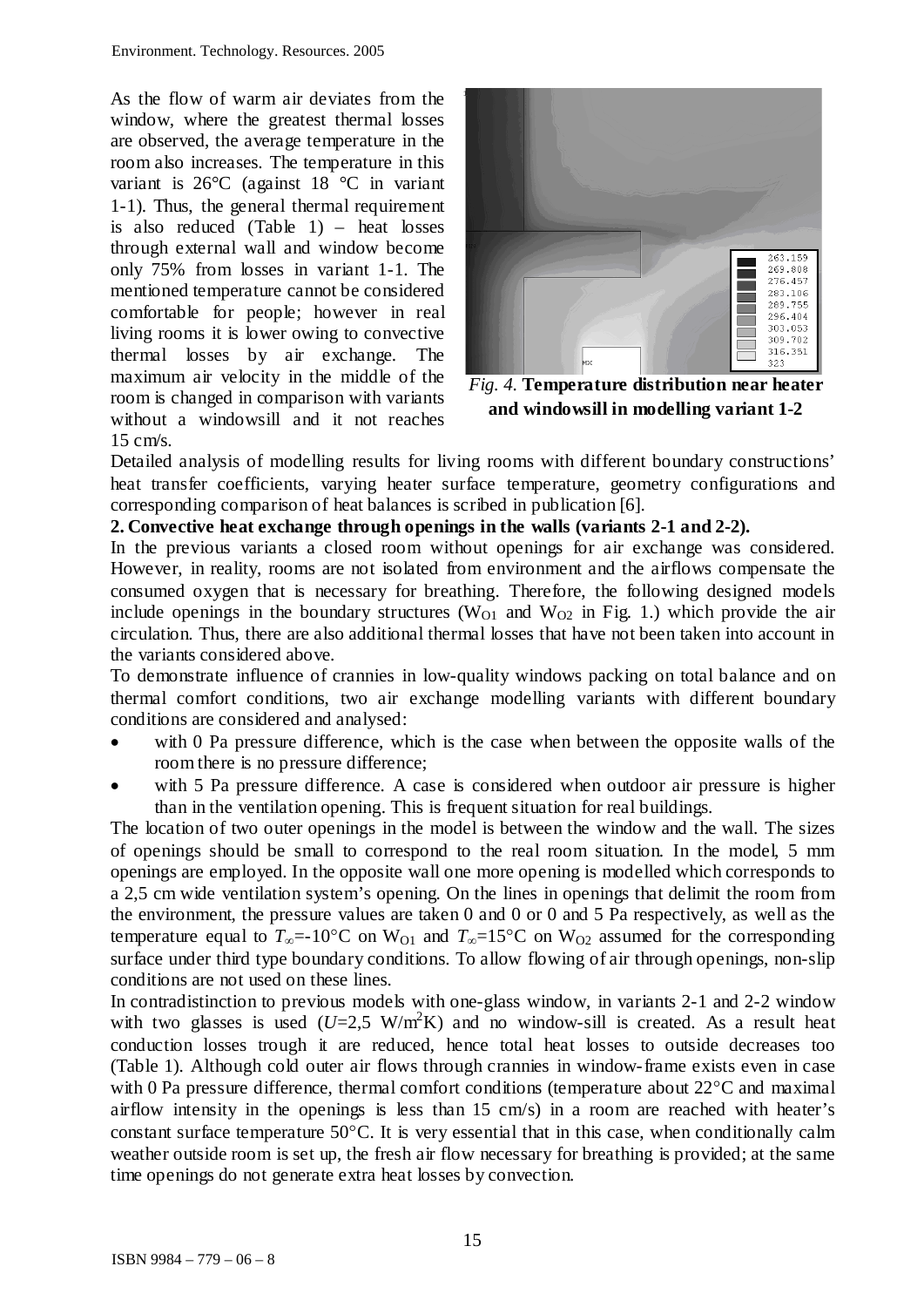However, situation radically changes in model with  $\Delta P = 5$  Pa (variant 2-2). In this case maximal airflow velocity in openings reaches 2,5 m/s and they are also intensive near heater. At the same heater's temperature (50°C) heat convection from its surface is increased more than 2 times thanks to high velocities of airflows in the room and significant low average temperature in it – only 1,5°C at outside air temperature -10°C (Table 1). Heat conduction losses through walls in this variant are only 7% and the room is heated by neighbouring rooms with constant temperature 20°C. Except for grown heat consumption, comfort conditions in this room become absolutely unsuitable for human living.

Moreover, character of air circulation between the outer wall and the heater radically changes – in case with insignificant air inflow (variant 2-1) there dominate upward airflows. However in variant 2-2 downward cold air flows from crannies in window-frame are determinant (Fig. 5). Such character of airflow substantially amplify vertical temperature gradient in the room in comparison with variant  $2-1$  – the floor is additionally cooled, but relatively warm air layer is remained only near the ceiling (Fig. 6); in this case thermal comfort conditions in the room are explicit uncongenial. Above mentioned analysis shows how conditions in the room are affected by uncontrolled air inflows trough crannies in the window-frame, e.g. temperature and airflows inside the room can be radically changed by the wind intensity and direction outdoors.



*Fig. 5.* **Vectors of airflow near the outer wall and heater in variants 2-1 (a) and 2-2 (b)**



*Fig. 6.* **Temperature distribution in a room in variants 2-1 (a) and 2-2 (b)**

Summary of characteristic average temperatures in the whole room (include air in the openings) and corresponding heat requirements for all modelling variants are shown in Fig. 7. As one can see, heat requirement in variant 1-2 is reduced at the same time average temperature in the room grows compared to variant 1-1. But 5 Pa pressure difference in variant 2-2 critical levels down the temperature and increases necessary heat amount up to 2 times in comparison with variant 2-1.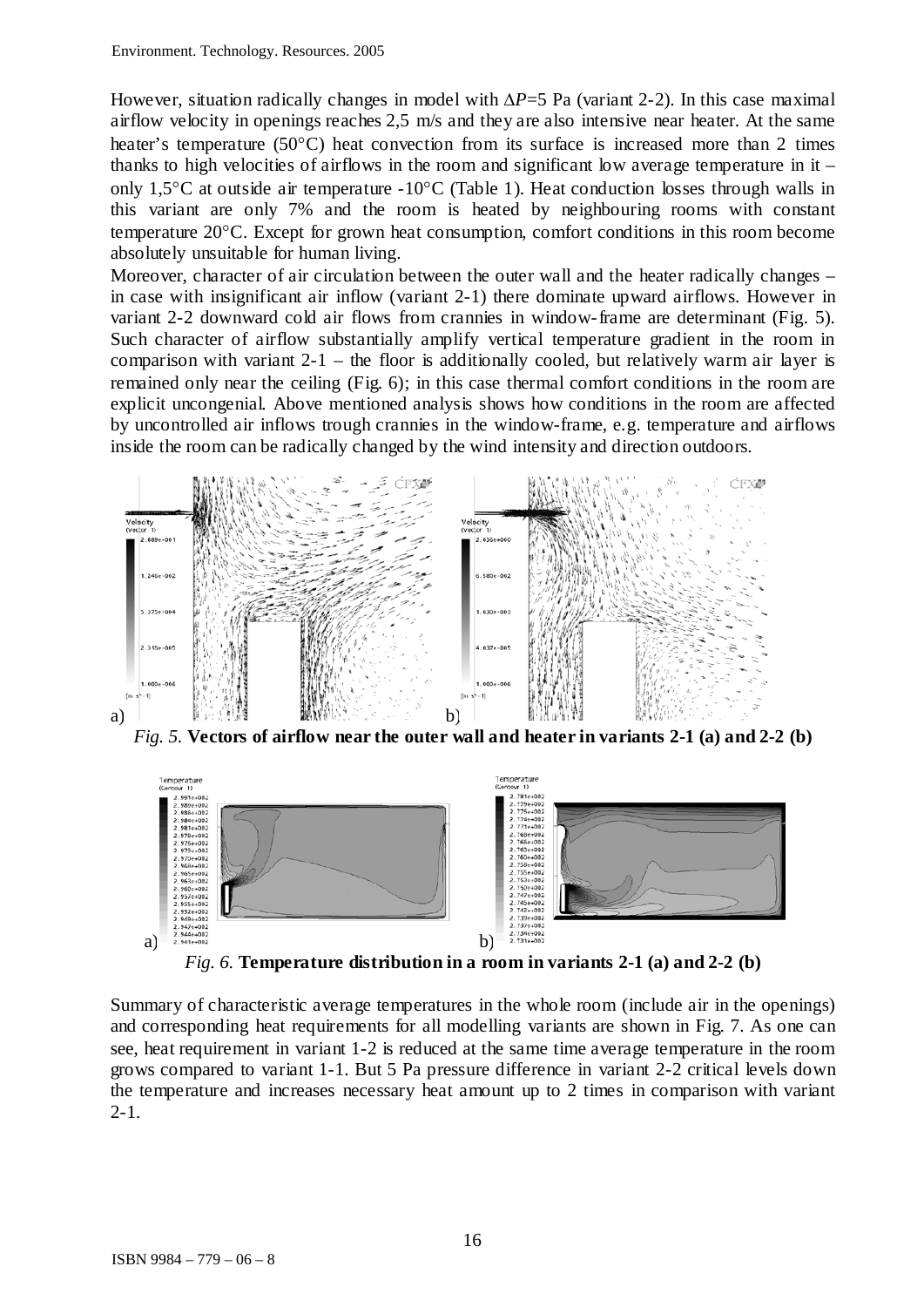## **3. 3D modelling**

3D modelling, which is more numerical capacious for calculus than 2D modelling, allows to realize more exact model and accurately disclose and analyse the heat exchange processes in a real room. In a spatial modelling it is possible to visualize some effect that is not possible in 2D models – e.g. air inflow distribution through crannies in the window-frame is noticeably spatial. The outside pressure value is set to 1 Pa in this modelling variant (3-1) and on ventilation it is set to 0 Pa, thereby total pressure difference ∆*P* is



**velocity in the middle of a room**

1Pa, what agrees with real natural conditions with slow breeze outdoors. Because of outdoors overpressure the air flows in through 5mm tight opening and the its velocity reaches 1,5 m/s. The velocity decreases farther from wall and is less than 10 cm/s in the middle of the room – isosurface with absolute velocity value of 0,55 m/s is visualized in Fig. 8a.

The window-sill greatly blocks hot airflow from heater, thereby air temperature near window's surface with heat transfer coefficient  $U=2.5 \text{ W/m}^2\text{K}$  is noticeably lower than surface temperature of wall with  $U=0.35$  W/m<sup>2</sup>K. The temperature near air inflow area is considerably lower – isosurface with temperature of 7°C demonstrates that lowest temperatures exist in lower corners of window where greatest air velocities (Fig. 8b) are present. Relatively dense air after inflowing through opening continues to move down along edges of the window-sill.



*Fig. 8.* **Isosurfaces of**  $v=0,55$  **m/s (a) and**  $T=7$ **°C (b) for modelling variant 3-1** 

The air exchange intensity near the upper part of window is noticeably lower – this is due to impact of two processes. One of them is aforesaid pressure difference that promotes outdoor's air inflow. Other process is determined by convective airflows along window surfaces:

- indoors warm air becomes cold near window with great heat conductivity and moves down along its surface, in that way it generates traction for cold outdoors air inflow trough crannies in the lower part of window-frame;
- at the same time outdoors air becomes warm near outer window surface and moves up, what helps to create additional traction for air outflow in the upper part of the window.